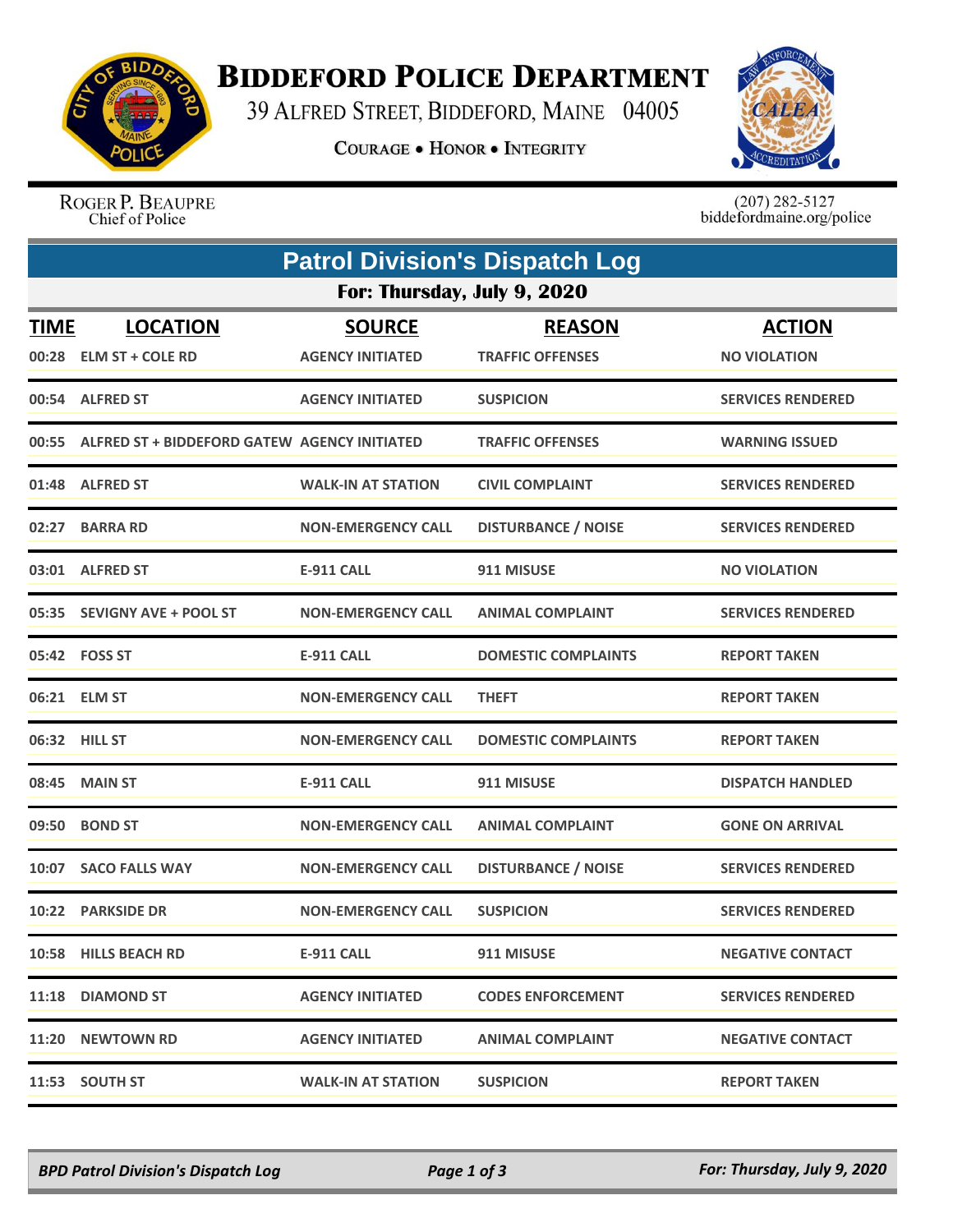| <b>TIME</b> | <b>LOCATION</b>                                       | <b>SOURCE</b>                                                                                                 | <b>REASON</b>                                                                      | <b>ACTION</b>                |
|-------------|-------------------------------------------------------|---------------------------------------------------------------------------------------------------------------|------------------------------------------------------------------------------------|------------------------------|
|             | 11:58 SUMMER ST                                       | <b>NON-EMERGENCY CALL</b>                                                                                     | <b>PARKING COMPLAINT</b>                                                           | <b>SERVICES RENDERED</b>     |
|             | <b>12:08 MAIN ST</b>                                  | <b>WALK-IN AT STATION</b>                                                                                     | <b>SUSPICION</b>                                                                   | <b>REFERRED OTHER AGENCY</b> |
|             | 12:27 MAIN ST                                         | <b>NON-EMERGENCY CALL</b>                                                                                     | <b>DRUNKENNESS</b>                                                                 | <b>SERVICES RENDERED</b>     |
|             | 12:38 FRANKLIN ST                                     | <b>AGENCY INITIATED</b>                                                                                       | <b>PARKING COMPLAINT</b>                                                           | <b>SERVICES RENDERED</b>     |
|             | 12:54 ELM ST                                          | <b>NON-EMERGENCY CALL</b>                                                                                     | <b>ANIMAL COMPLAINT</b>                                                            | <b>SERVICES RENDERED</b>     |
|             | 13:13 BOULDER WAY                                     | <b>NON-EMERGENCY CALL</b>                                                                                     | <b>COVID-19 VIOLATION</b>                                                          | <b>SERVICES RENDERED</b>     |
|             | 13:18 ALFRED ST                                       | <b>AGENCY INITIATED</b>                                                                                       | <b>DRUG BOX</b>                                                                    | <b>SERVICES RENDERED</b>     |
|             | 13:33 SUMMER ST                                       | <b>AGENCY INITIATED</b>                                                                                       | <b>PAPERWORK</b>                                                                   | <b>PAPERWORK SERVED</b>      |
| 13:56       | <b>BOULDER WAY</b>                                    | <b>NON-EMERGENCY CALL</b>                                                                                     | <b>SHOPLIFTING</b><br>OFFENDER: JONATHAN M LEPAGE  AGE: 31  RESIDENT OF: WELLS, ME | <b>CITATION ISSUED</b>       |
|             | <b>CHARGE: VIOLATING CONDITION OF RELEASE</b>         | CHARGE: FAIL TO PROVIDE CORRECT NAME, ADDRESS, DOB<br>CHARGE: THEFT BY UNAUTHORIZED TAKING OR TRANSFER, PRIOR |                                                                                    |                              |
|             | 14:17 MARION AVE                                      | <b>NON-EMERGENCY CALL</b>                                                                                     | <b>BURGLARY OF A MOTOR VEHICLE</b>                                                 | <b>DISPATCH HANDLED</b>      |
|             | 14:22 LONG AVE                                        | <b>NON-EMERGENCY CALL</b>                                                                                     | <b>PARKING COMPLAINT</b>                                                           | <b>GONE ON ARRIVAL</b>       |
|             | 15:09 ELM ST                                          | <b>NON-EMERGENCY CALL</b>                                                                                     | <b>WEAPONS</b>                                                                     | <b>NEGATIVE CONTACT</b>      |
|             | 15:32 ELM ST                                          | <b>NON-EMERGENCY CALL</b>                                                                                     | <b>DISTURBANCE / NOISE</b>                                                         | <b>SERVICES RENDERED</b>     |
|             | 15:50 GUINEA RD                                       | <b>NON-EMERGENCY CALL</b>                                                                                     | <b>CHECK WELFARE</b>                                                               | <b>UNFOUNDED</b>             |
|             | 16:12 ELM ST + AMHERST ST                             | <b>AGENCY INITIATED</b>                                                                                       | <b>TRAFFIC OFFENSES</b>                                                            | <b>WARNING ISSUED</b>        |
|             | 16:39 MAIN ST                                         | <b>AGENCY INITIATED</b>                                                                                       | <b>SUSPICION</b>                                                                   | <b>NO VIOLATION</b>          |
|             | 16:46 ADAMS ST                                        | <b>NON-EMERGENCY CALL</b>                                                                                     | <b>CIVIL COMPLAINT</b>                                                             | <b>SERVICES RENDERED</b>     |
|             | 16:50 CLIFFORD ST + TIBBETTS AVE                      | <b>AGENCY INITIATED</b>                                                                                       | <b>PARKING COMPLAINT</b>                                                           | <b>SERVICES RENDERED</b>     |
|             | 16:53 SACO FALLS WAY                                  | <b>NON-EMERGENCY CALL</b>                                                                                     | <b>PAPERWORK</b>                                                                   | <b>PAPERWORK NOT SERVED</b>  |
|             | <b>16:53 BIDDEFORD GATEWAY CTR</b>                    | <b>NON-EMERGENCY CALL</b>                                                                                     | <b>ANIMAL COMPLAINT</b>                                                            | <b>SERVICES RENDERED</b>     |
|             | 17:09 FORTUNES ROCKS RD + LILY PON NON-EMERGENCY CALL |                                                                                                               | <b>TRAFFIC DETAIL</b>                                                              | <b>NO VIOLATION</b>          |
|             | 17:10 WELLSPRING RD                                   | <b>NON-EMERGENCY CALL</b>                                                                                     | <b>CHECK WELFARE</b>                                                               | <b>CALL TRANSFERRED</b>      |
|             | 17:43 FORTUNES ROCKS RD                               | <b>AGENCY INITIATED</b>                                                                                       | <b>ANIMAL COMPLAINT</b>                                                            | <b>SERVICES RENDERED</b>     |

*BPD Patrol Division's Dispatch Log Page 2 of 3 For: Thursday, July 9, 2020*